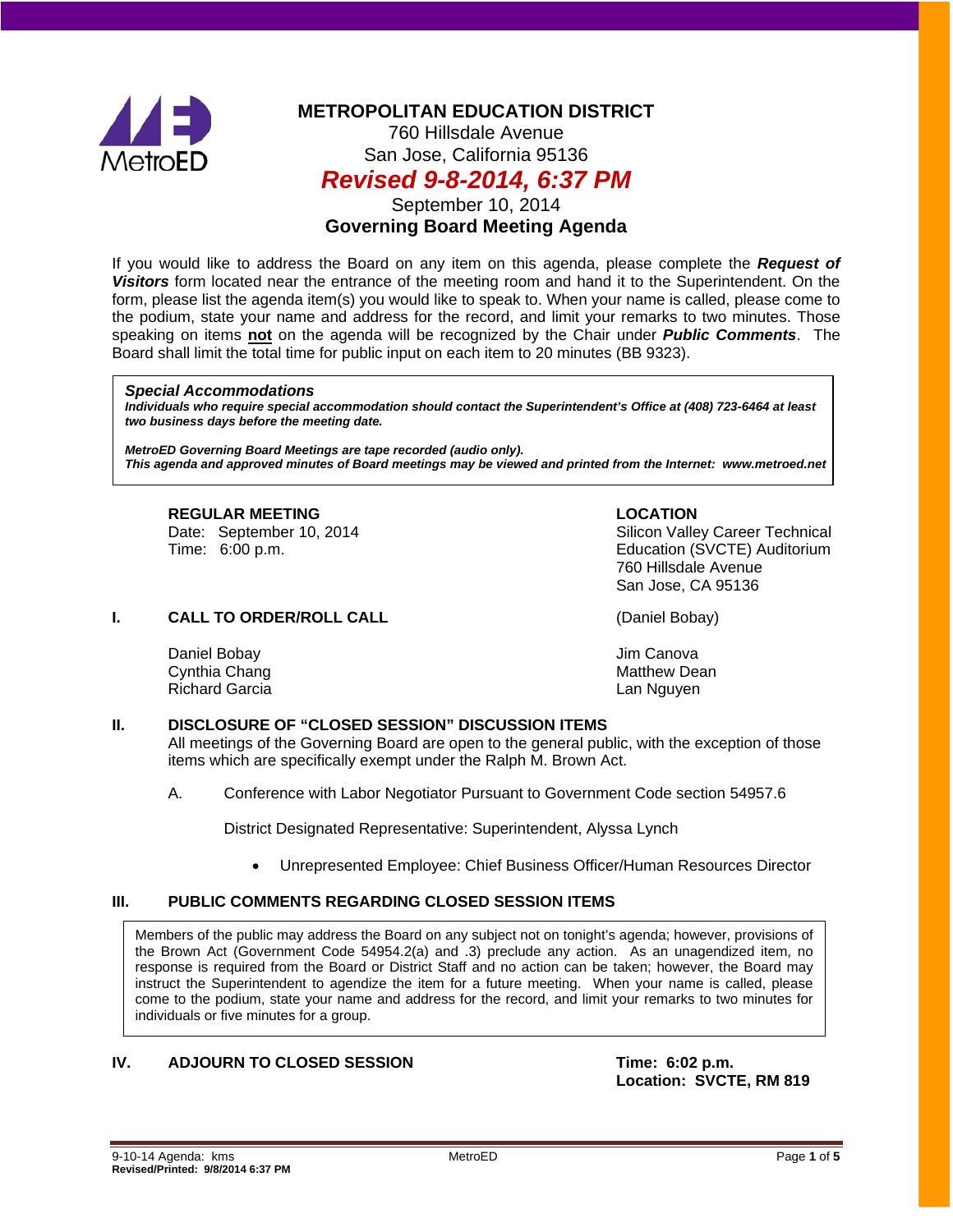| V.    | <b>REGULAR MEETING</b><br><b>Reconvene from Closed Session</b>                                   | Time: 7:00 p.m.<br><b>Location: SVCTE Auditorium</b> |
|-------|--------------------------------------------------------------------------------------------------|------------------------------------------------------|
| VI.   | <b>REPORT OF CLOSED SESSION ACTIONS</b>                                                          | (Daniel Bobay)                                       |
| VII.  | <b>PLEDGE OF ALLEGIANCE</b>                                                                      | (Daniel Bobay)                                       |
| VIII. | <b>ADOPT AGENDA</b>                                                                              | (Daniel Bobay)                                       |
| IX.   | <b>STUDENT REPORTS</b> (5 Minute limitation)<br>A. Silicon Valley Adult Education (SVAE) Student | (Daniel Bobay)                                       |
| Х.    | <b>SPECIAL ORDER OF BUSINESS</b>                                                                 | (Alyssa Lynch)                                       |

The Superintendent will update the Board on special projects or may request that individuals be allowed to present an item out of order on the agenda to accommodate their schedules.

#### **XI. PUBLIC COMMENTS**

*Members of the public may address the Board on any subject not on tonight's agenda; however, provisions of the Brown Act (Government Code 54954.2(a) and .3) preclude any action. As an unagendized item, no response is required from the Board or District Staff and no action can be taken; however, the Board may instruct the Superintendent to agendize the item for a future meeting. When your name is called, please come to the podium, state your name and address for the record, and limit your remarks to two minutes for individuals or five minutes for a group.*

#### **XII. APPROVAL OF MINUTES (Daniel Bobay)**

#### 1. Action Item: Approval of Minutes from the [Governing Board Retreat of July 31, 2014](http://fbsd.metroed.net/ksmith/Board_Agenda/09-10-14BoardAgenda/Item-01_07-31-14BoardRetreatMinutes.pdf) and the [Regular Board Meeting of August 20, 2014.](http://fbsd.metroed.net/ksmith/Board_Agenda/09-10-14BoardAgenda/Item-01_08-20-14BoardMinutes.pdf)

#### **XIII. CONSENT/ACTION CALENDAR (ACTION)**

**All matters listed under the Consent/Action Calendar and marked with an \*asterisk are considered by the Governing Board to be routine and will be enacted in one motion.** There will be no discussion of these items prior to the time the Board considers the motion, unless members of the Board or the Superintendent request specific items to be discussed and/or removed from the Consent Calendar.

Recommendation: The Superintendent recommends approval of Consent Calendar items \*2 through \*9.

#### **BUSINESS AND FINANCIAL FUNCTIONS**

#### \*2. **Action Item: [Approve August Warrants](http://fbsd.metroed.net/ksmith/Board_Agenda/09-10-14BoardAgenda/Item-02.pdf) Approval List (Joyce Shen)**

Recommendation: That the Governing Board approve the Board Warrant List as presented for August.

#### \*3. **Action Item: [Surplus Items](http://fbsd.metroed.net/ksmith/Board_Agenda/09-10-14BoardAgenda/Item-03.pdf) (Joyce Shen)**

Recommendation: That the Governing Board surplus the items listed in the Board packet.

### \*4. **Action Item: [Monthly Financial Update](http://fbsd.metroed.net/ksmith/Board_Agenda/09-10-14BoardAgenda/Item-04.pdf) (Joyce Shen)**

Recommendation: That the Governing Board approve the budget changes included in the Monthly Financial Update for the period ended August 31, 2014.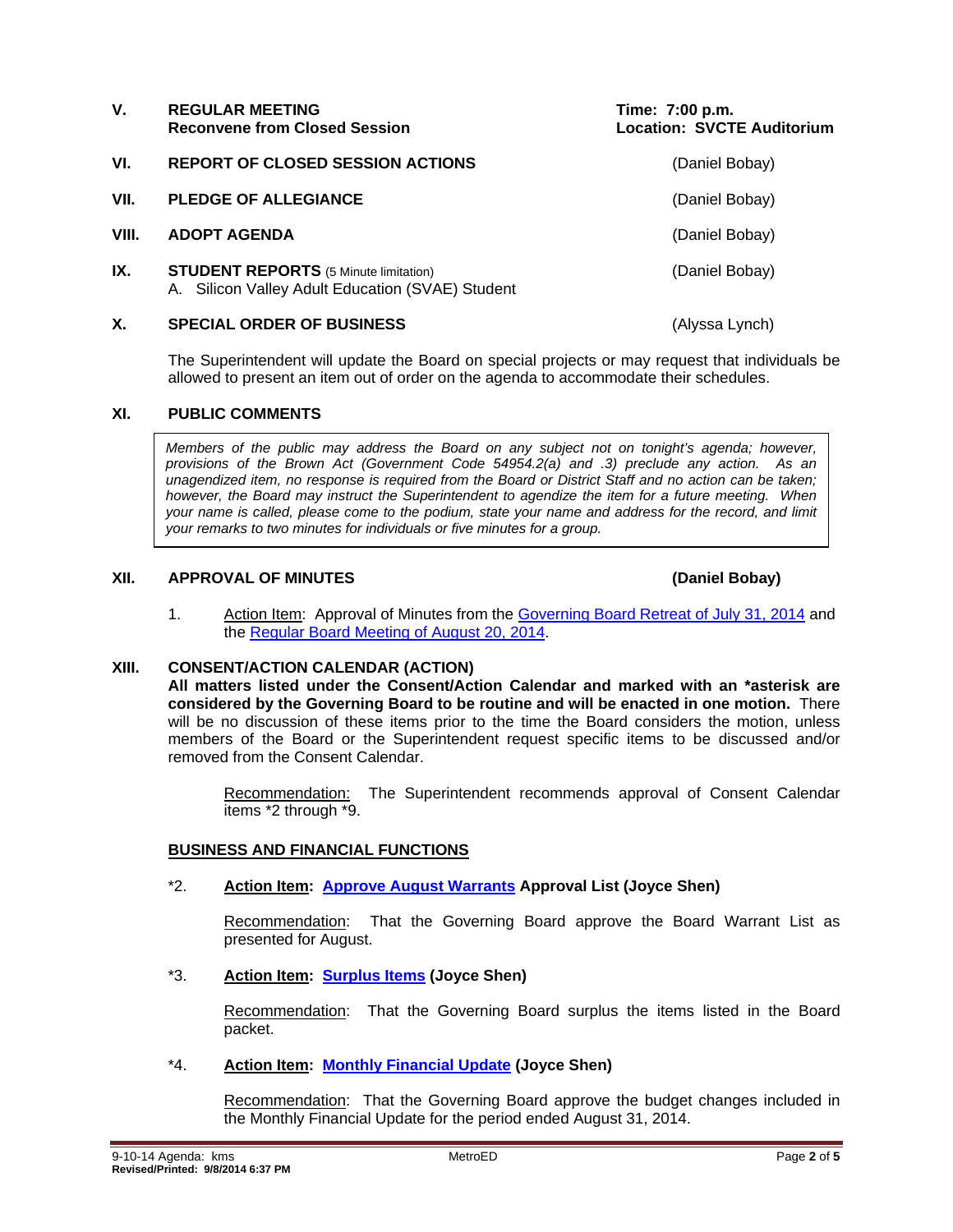### **PERSONNEL FUNCTIONS**

#### \*5. **Action Item: [Personnel Assignment Order #3](http://fbsd.metroed.net/ksmith/Board_Agenda/09-10-14BoardAgenda/Item-05.pdf) (Debbie Fry)**

Recommendation: That the Governing Board approve two new hires and four stipends.

\*6. **Action Item: [Approve New Salary Schedule](http://fbsd.metroed.net/ksmith/Board_Agenda/09-10-14BoardAgenda/Item-06.pdf) for Certificated Counselor (Unrepresented) and Revised Salary Schedules for Administrators, Classified Hourly Substitute, CalWORKs, and Confidentials for Fiscal Year 2014-15 (Debbie Fry)**

Recommendation: That the Governing Board approve the Salary Schedules for fiscal year 2014-15.

#### \*7. **Action Item: [Revised Job Description:](http://fbsd.metroed.net/ksmith/Board_Agenda/09-10-14BoardAgenda/Item-07.pdf) SVCTE Counselor (Debbie Fry)**

Recommendation: That the Governing Board approve the revised Job Description for the position of SVCTE Counselor.

#### **INSTRUCTIONAL AND STUDENT FUNCTIONS**

\*8. **Action Item: [Approve Silicon Valley CTE](http://fbsd.metroed.net/ksmith/Board_Agenda/09-10-14BoardAgenda/Item-08.pdf) 2014-15 Fundraising Activities (Marianne Cartan)**

Recommendation: That the Governing Board approve the 2014-2015 fundraising activities for Silicon Valley CTE.

#### \*9. **Action Item: [Approve Memorandum of Understanding](http://fbsd.metroed.net/ksmith/Board_Agenda/09-10-14BoardAgenda/Item-09.pdf) with the Educational Testing Service (Susan Glass)**

Recommendation: That the Governing Board approve the Memorandum of Understanding with the Educational Testing Service.

### **END OF CONSENT ITEMS**

#### **XIV. INFORMATION ITEMS**

10. **Information Item: [SVCTE Featured Program:](http://fbsd.metroed.net/ksmith/Board_Agenda/09-10-14BoardAgenda/Item-10.pdf)** *Transportation* (15 Minute limitation) **(Marianne Cartan)**

Recommendation: That the Governing Board receive information about the courses offered at SVCTE in the Transportation industry sector.

11. **Information Item: [MetroED Staffing Report](http://fbsd.metroed.net/ksmith/Board_Agenda/09-10-14BoardAgenda/Item-11.pdf) (Debbie Fry)**

Recommendation: That the Governing Board receive the current MetroED Staffing Report.

12. **Information Item: [Quarterly Investment Report](http://fbsd.metroed.net/ksmith/Board_Agenda/09-10-14BoardAgenda/Item-12.pdf) as of 06/30/2014 (Debbie Fry)**

Recommendation: That the Governing Board review the MetroED Board Investment Report.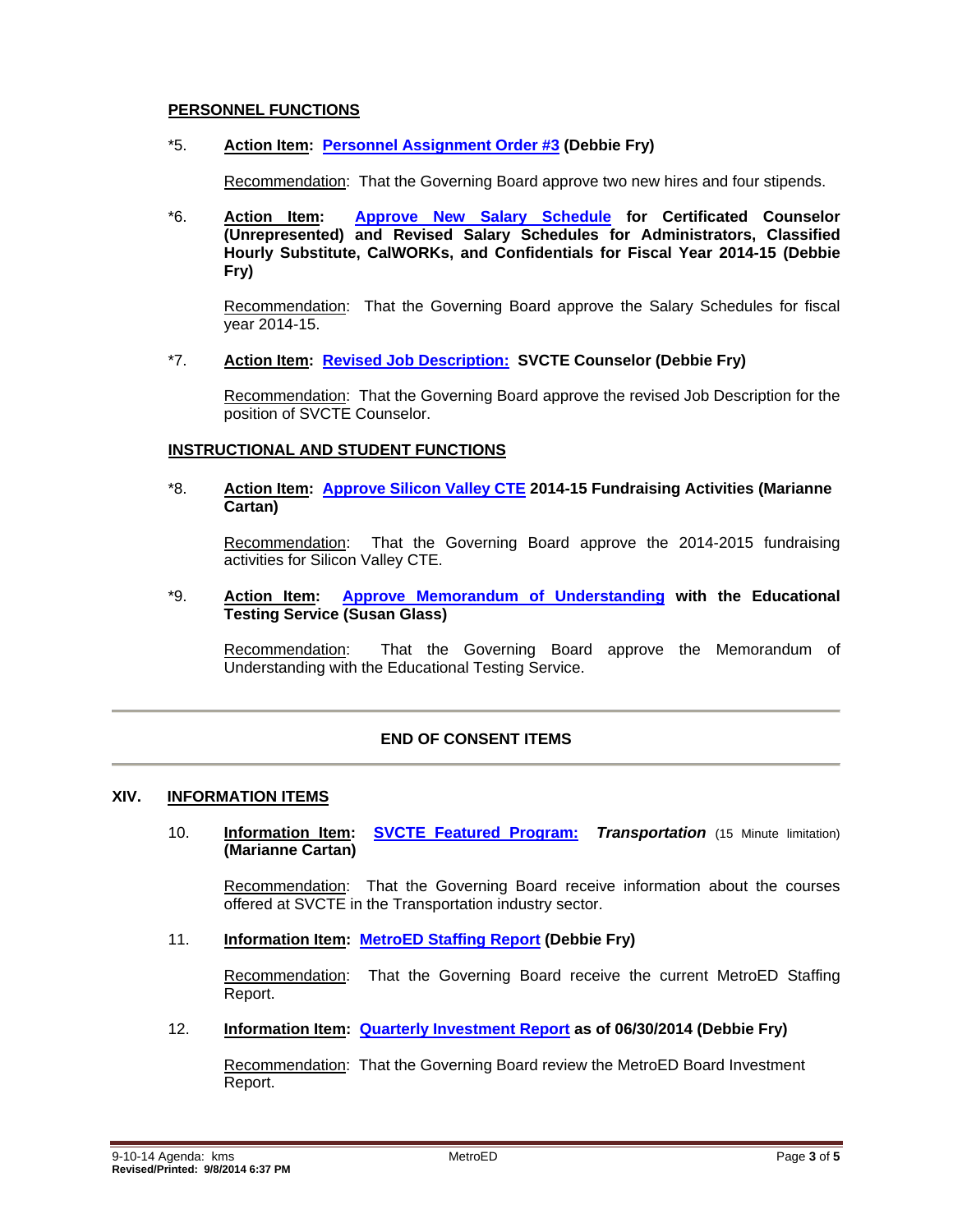### 13. **Information Item: [Legislative Update](http://fbsd.metroed.net/ksmith/Board_Agenda/09-10-14BoardAgenda/Item-13.pdf) (Alyssa Lynch)**

Recommendation: That the Governing Board review the information provided regarding a visit with Senator Jim Beall and the status of bills.

### **END OF INFORMATION ITEMS**

#### **XV. ACTION ITEMS AND REPORTS**

#### **BOARD AND ADMINISTRATIVE FUNCTIONS**

#### 14. **Action Item: [Annual CALCP/CAROCP Conference](http://fbsd.metroed.net/ksmith/Board_Agenda/09-10-14BoardAgenda/Item-14.pdf) (Alyssa Lynch)**

Recommendation: That the Governing Board authorize reimbursement of expenses as noted in the District's Travel & Conference procedures for as many MetroED Governing Board members who attend the annual CALCP/CAROCP conference on November 19- 21, 2014.

#### 15. **Action Item: [Future Funding Commitment](http://fbsd.metroed.net/ksmith/Board_Agenda/09-10-14BoardAgenda/Item-15.pdf) from JPA Districts (Alyssa Lynch)**

Recommendation: That the Governing Board discuss the best next-steps in gaining commitments from districts to fund MetroED.

#### **BUSINESS AND FINANCIAL FUNCTIONS**

#### 16. **Action Item: [2013-14 Unaudited Actual Financial Reports](http://fbsd.metroed.net/ksmith/Board_Agenda/09-10-14BoardAgenda/Item-16.pdf) (Debbie Fry)**

Recommendation: That the Governing Board approve all 2013-14 interfund transfers, approve all fund balance designations, and authorize the Superintendent to file the 2013-14 Unaudited Actual Financial Report with the Santa Clara County Superintendent of Schools.

#### **PERSONNEL FUNCTIONS**

--None--

#### **INSTRUCTIONAL AND STUDENT FUNCTIONS**

--None--

#### **XVI. EXECUTIVE REPORT/ADMINISTRATIVE REPORTS**

Superintendent Alyssa Lynch, CBO Debbie Fry, the SVAE Principal and SVCTE Program Director will have recent **significant** information to present to the Governing Board on topics not on the agenda. (3 Minute limitation)

- **Oral Report: SVAE Principal Suzi Glass**
- **Oral Report: SVCTE Director Marianne Cartan**
- **Oral Report: MetroED CBO Debbie Fry**
- **Oral Report: MetroED Superintendent Alyssa Lynch**